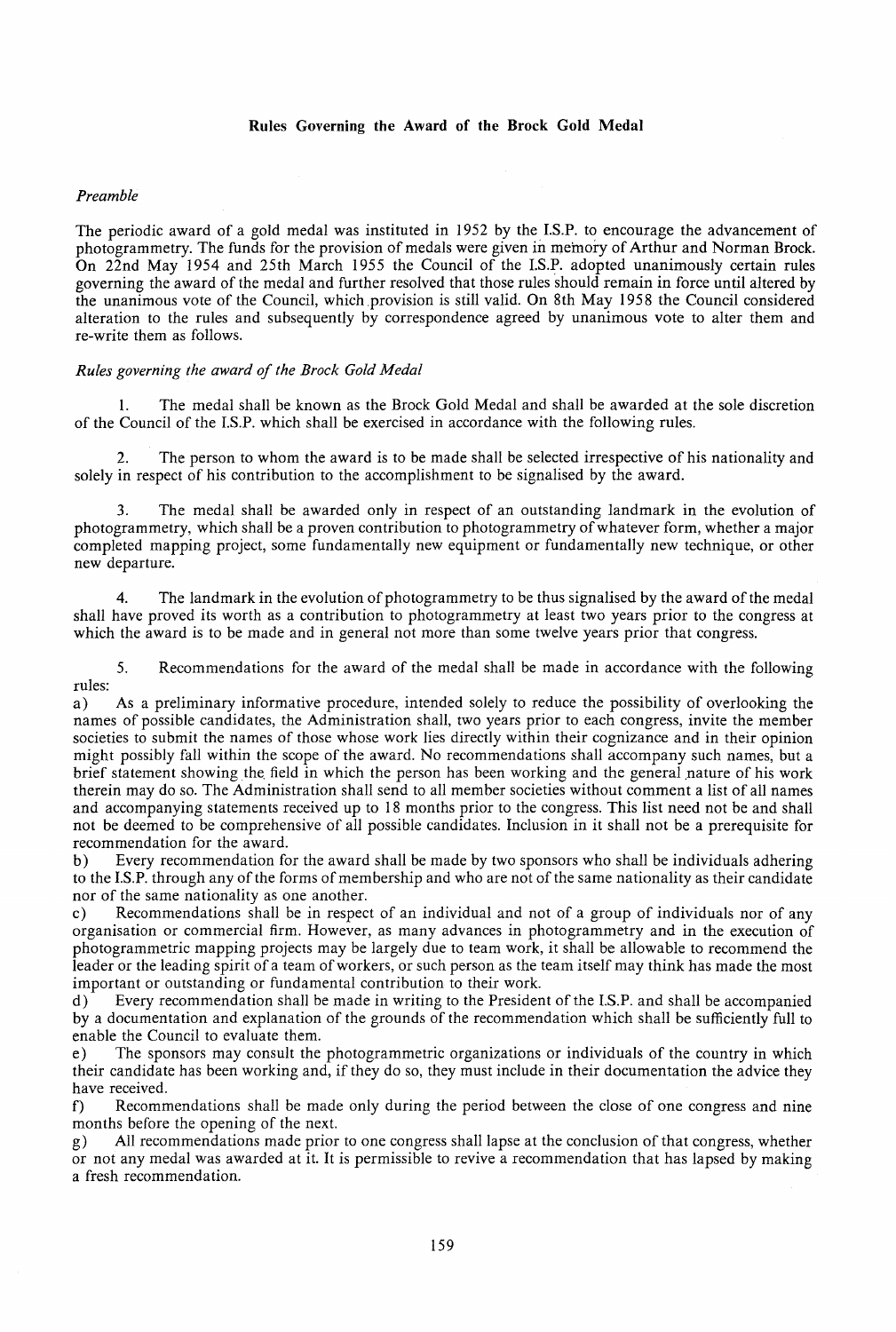6. The selection of the person to receive the medal shall be made by the Council in accordance with the following rules:

a) Any member of the Council who has himself been recommended for the award shall not, while his name remains one that can still come up for consideration, take any part in the proceedings of selection or be accounted a member of Council for the purpose of calculating the proportion of votes cast under this rule.

b) Nine months before each congress the Council shall commence to consider all recommendations received to date, and may at the same time consider the merits of the work of any other person whomsoever, except a member of Council, that the Council itself deems worthy of consideration for the award. The Council shall complete their consideration and reach their conclusion in sufficient time to permit the preparation of the medal and its presentation at the Congress.

c) The Council may use whatever procedure it thinks fit to reach its conclusions, provided the final selection is made by vote. In such voting a councillor of the same nationality as a candidate not yet eliminated shall have no vote and a candidate to. be successful must receive the votes of not less than two-thirds of those entitled to vote. Votes may be cast in person or by post.

The Council shall normally expect to award one medal at each congress. It may abstain from awarding a medal at any particular congress, in which case it may award an additional medal at the congress next following but not later.

8. The name of the recipient of the medal shall be announced at the congress, and the medal shall, whenever practicable, be presented to him in person at the congress by the President.

9. The medal shall not be awarded posthumously, other than in the exceptional event of a candidate dying after having been selected for the award, in which case the Council shall decide whether to award the medal posthumously or not at all or to some other candidate.

A trust fund shall be established for the provision of medals. The trust deed shall be drawn up at the instance and with the approval of the American Society of Photogrammetry and shall be subject to the approval of the Council of the I.S.P. and shall contain provisions for the safe-guarding of the capital value of the assets and for all accrued interest to be used in the provision of medals. Trustees shall be appointed by the American Society of Photogrammetry which society shall be responsible to the Council of the I.S.P. for the proper conduct of the affairs of the trust.

#### Regles **pour !'attribution** de Ia Medaille **d'or Brock**

#### *Preambule*

L'attribution periodique d'une medaille d'or fut instituee en 1952 par la S.I.P. pour encourager le progres de la photogrammétrie. Les fonds pour la frappe des médailles furent donnés en mémoire d'Arthur et Norman BROCK. Le 22 mai 1954 et le 25 mars 1955, le Conseil de la S.I.P. adopta a l'unanimite des regles pour 1 'attribution de la medaille, et decida ensuite que ces regles resteraient en vigueur jusqu 'a leur amendement par un vote unanime du Conseil; cette disposition est toujours valable. Le 8 mai 19 58, le Conseil etudia un amendement des règles en vigueur et à la suite d'un vote unanime par correspondance, promulgua les règles ci-dessous.

# *Regles pour /'attribution de Ia medaille d'or BROCK*

1. La médaille portera le nom de Médaille d'or BROCK et sera décernée à la seule discrétion du Conseil de la S.I.P., conformément aux règles qui suivent.

2. Le bénéficiaire sera choisi, quelle que soit sa nationalité, uniquement en fonction de sa contribution à l'oeuvre que la médaille mettra en valeur.

3. La medaille ne pourra etre decernee qu 'a 1 'occasion d 'un progres important dans 1 'evolution de la photogrammétrie; cette contribution notoire à la photogrammétrie pourra avoir la forme, soit d'une application importante de la photogrammétrie à la cartographie, soit d'un matériel fondamentalement nouveau, soit d 'une technique fondamentalement nouvelle, soit d 'une tendance nouvelle.

4. Le progres dans 1 'evolution de la photogrammetrie, que signalera 1 'attribution de la medaille, devra avoir été constaté comme une contribution de valeur à la photogrammétrie, au moins deux ans, et en général pas plus de quelque douze ans, avant le congrès au cours duquel la médaille sera décernée.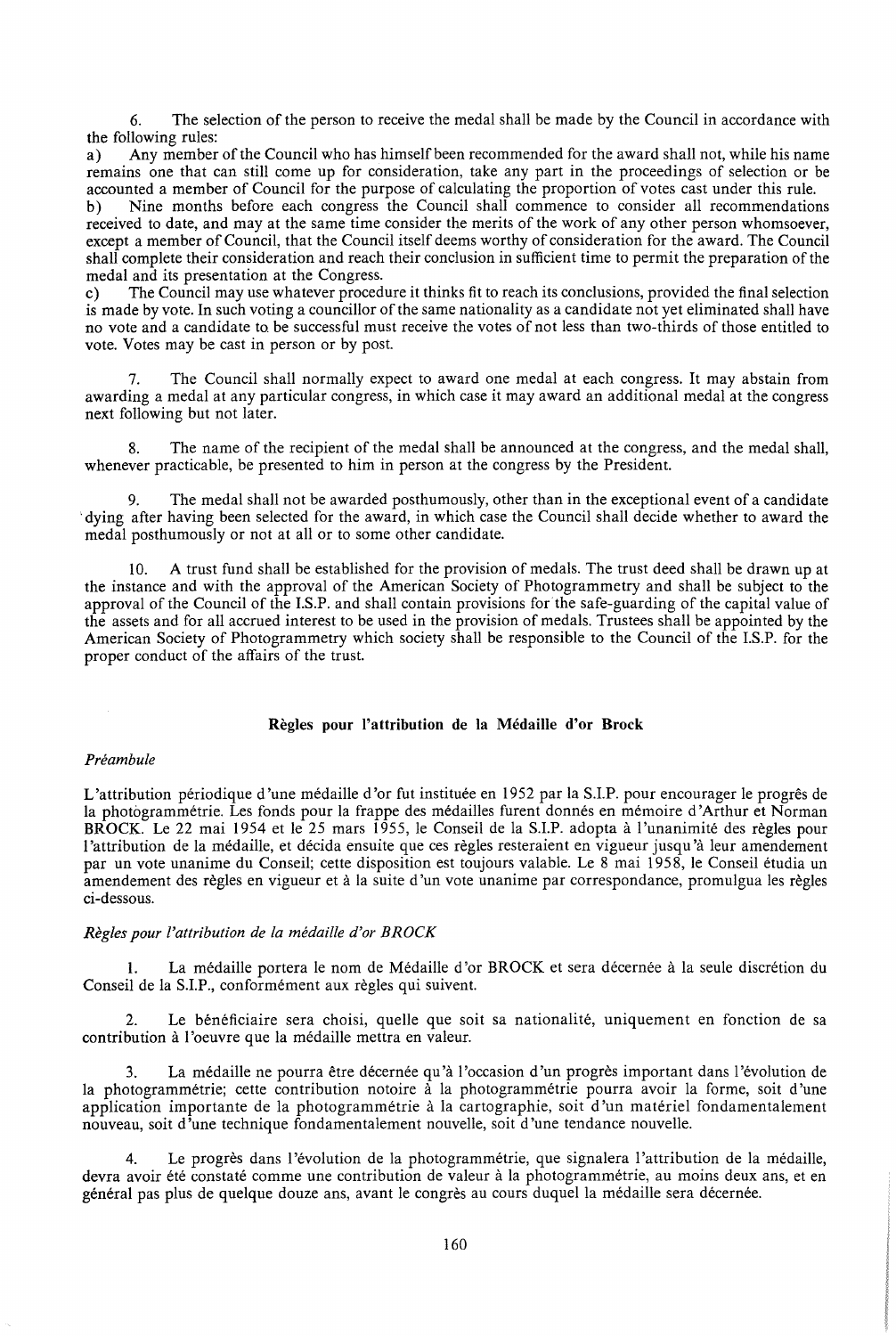5. Les recommandations pour 1 'attribution de la medaille se feront selon les regles suivantes:

a) au stade preliminaire d 'information, destine seulment a reduire le risque d 'oublier les noms de candidats possibles, l'Administration, deux ans avant chaque congrès, invitera les Sociétés-Membres de la S.I.P. à proposer les noms de ceux dont elles connaissent bien les travaux et qui leur semblent repondre aux conditions d 'attribution de la medaille. Aucune recommandation n 'accompagnera ces noms, mais un bref rapport indiquera le domaine d'activité et la nature générale des travaux du candidat. L'Administration enverra à toutes les Sociétés-Membres, sans commentaires, la liste de tous les noms proposés et des rapports les accompagnant, telle qu'elle les aura reçus dix-huit mois au plus tard avant le Congrès. Il n'est ni nécessaire ni obligatoire de considerer cette liste comme contenant tous les candidats possibles. L'inscription dans la liste ne sera pas un prealable a la recommandation pour 1 'attribution de la medaille.

b) Chaque recommandation sera faite par deux parrains qui seront des personnalités appartenant à la S.I.P. par 1 'intermediaire de leur Organisme adherent, et qui ne seront ni de la meme nationalite que leur candidat, ni eux-memes de la meme nationalite.

c) les recommandations se rapporteront à un individu, et non à un groupe d'individus, ni à une organisation, ni a une firme commerciale. Toutefois, comme de nombreux progres en photogrammetrie ou dans l'exécution des levés par photogrammétrie peuvent être dus en grande partie à un travail en équipe, il sera permis de proposer le chef ou l'animateur d'une équipe, ou encore telle personne que l'équipe elle-même considere comme ayant apporte la contribution la plus importante ou la plus remarquable, ou la plus fondamentale.

d) chaque recommandation sera faite par ecrit ou President de la S.I.P. et accompagnee d 'une documentation et d'un exposé des motifs de la recommandation, suffisamment complet pour permettre au Conseil d'avoir un jugement.

e) Les parrains peuvent consulter les organismes de photogrammétrie ou les personnalités du pays où a travaillé leur candidat, et, dans ce cas, doivent inclure dans leur documentation les avis reçus.

f) Les recommandations ne pourront être faites que pendant la période comprise entre la clôture d'un congrès et neuf mois avant l'ouverture du congrès suivant.

g) Toutes les recommandations faites avant un congres seront perimees a la cloture du congres, que la médaille ait été décernée ou non à ce congrès. Il est permis de renouveler une recommandation devenue perimee, en presentant une nouvelle recommandation.

Le choix du bénéficiaire de la médaille sera fait par le Conseil selon les règles suivantes:

a) Aucun membre du Conseil qui aura fait lui-meme 1 'objet d 'une recommandation, ne pourra, tant que sa candidature garde des chances de succès, ni participer aux débats sur le choix du bénéficiaire, ni être compté comme un membre du Conseil lors du calcul des pourcentages de voix.

b) Neuf mois avant chaque congrès, le Conseil commencera à étudier toutes les recommandations reçues dans les délais, et peut en même temps étudier les mérites d'une contribution de tout autre personne (sauf d'un membre du Conseil) que le Conseil considere comme digne d 'etre candidat. Le Conseil terminera son etude et parviendra a ses conclusions en temps utile pour permettre la preparation de la medaille et sa presentation au Congrès.

c) Le Conseil peut utiliser tout procédé pour parvenir à ses conclusions, pourvu que le choix final intervienne par un vote. Un membre du Conseil de la même nationalité qu'un candidat non encore éliminé, ne pourra participer au vote. Pour etre designe, un candidat doit recueillir au moins les deux tiers des voix des membres autorises a voter. Les votes peuvent etre remis en personne ou par correspondance.

7. En principe le Conseil doit s'attendre a attribuer une medaille a chaque Congres. II peut s'abstenir d 'atribuer une medaille a un Congres particulier, auquel cas il pourra attribuer une medaille supplementaire au Congres suivant, mais pas plus tard.

8. Le nom du bénéficiaire de la médaille sera annoncé au Congrès et, si possible, la médaille lui sera remise en personne, au Congrès, par le Président.

La médaille ne sera pas attribuée à titre posthume, sauf dans le cas exceptionnel du décès du candidat a pres sa designation; dans ce cas, le Conseil decidera si la medaille doit etre attribuee a titre posthume, pas du tout ou à un autre candidat.

10. Un crédit sera ouvert pour la fourniture des médailles. L'acte fiduciaire sera rédigé à la demande et avec l'accord de la Société Américaine de Photogrammétrie, et sera soumis à l'approbation du Conseil de la S.I.P.; il devra contenir des dispositions pour garantir la valeur en capital de 1 'actif, et pour utiliser toute plus-value dans la fourniture des medailles. Des administrateurs seront designes par la Societe Americaine de Photogrammetrie, laquelle sera responsable devant le Conseil de la S.I.P. de la bonne gestion du credit.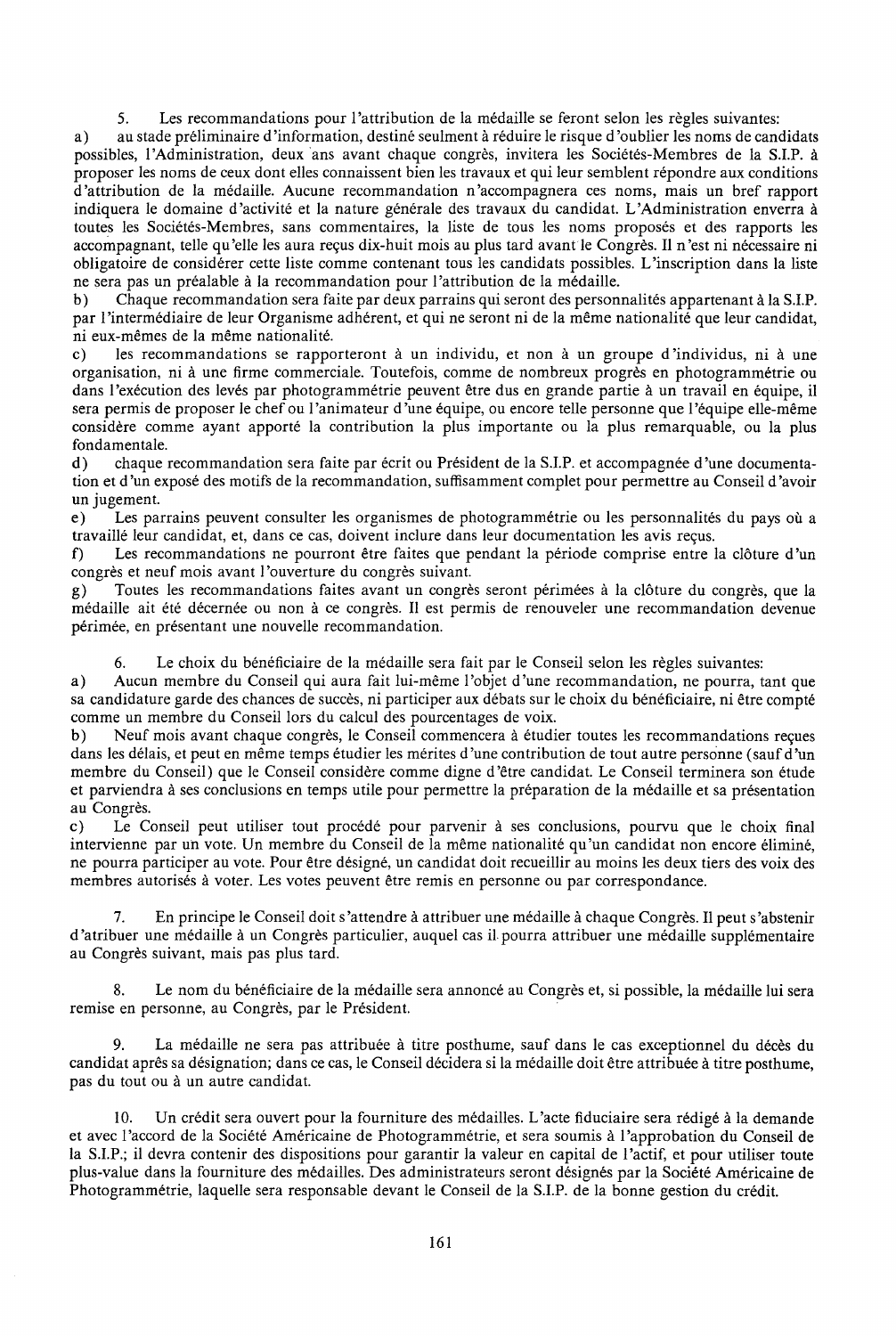### Regeln fiir die Verleihung der Brock-Goldmedaille

# *Einleitung*

Die periodische Verleihung einer Gold-Medaille wurde von der I.G.P. im Jahre 1952 gestiftet, um damit Fortschritte in der Photogrammetrie zu fördern. Das Kapital für die Pragung der Medaillen wurde zum Andenken an Arthur und Norman Brock gespendet. Am 22. Mai 1954 und am 25. Marz 1955 hat der Vorstand der I.G.P. einstimming vorläufigen Regeln für die Verleihung der Medaille zugestimmt und in der Folge beschlossen, diese Regeln anzuwenden bis zu ihrem Ersatz durch einen neuen einstimmigen Beschluß des Vorstandes. Diese Ordnung ist noch gültig. Am 8. Mai 1958 prüfte der Vorstand eine Bereinigung der geltenden Regeln und beschloß in der Folge einstimmig auf dem Korrespondenzweg die nachfolgende Fassung der Regeln.

# *Regeln fur die Verleihung der Brock-Goldmedaille*

Die Medaille wird Brock-Goldmedaille genannt. Sie wird ausschließlich auf Verfügung der Vorstandes zuerkannt, der an folgende Bestimmungen gebunden ist.

2. Der Empfanger wird unabhangig von seiner Nationalitat ausgewahlt, einzig auf Grund seines Beitrages am Fortschritt, der durch die Medaille hervorgehoben werden soll.

Die Medaille darf nur im Hinblick auf einen außerordentlichen Fortschritt in der Entwicklung der Photogrammetrie zuerkannt werden, wobei es sich um eine anerkannte Förderung der Photogrammetrie irgendwelcher Art handeln kann, sei es eine wichtige Anwendung der Photogrammetrie für die Kartographie, ein grundsatzlich neues Material oder eine neue Austriistung, oder sei es eine in den Grundlagen neue Technik oder eine neue Entwicklungstendenz.

4. Der durch die Verleihung der Medaille hervorzuhebende Fortschritt soll seine Bedeutung als wertvoilen Beitrag zur Entwicklung der Photogrammetrie mindestens zwei Jahre und in der Regel nicht friiher als etwa 12 Jahre vor dem Kongress gezeigt haben, an dem die Medaiile zuerkannt werden soll.

5. Empfehlungen flir die Verleihung der Medaille sollen in Ubereinstimmung mit folgenden Regeln geltend gemacht werden:

a) In einem vorläufigen Informationsstadium, bestimmt einzig, um das Übersehen der Namen möglicher Kandidaten zu vermeiden, ladt die Geschaftsleitung der I.G.P. die Mitgliedgeseilschaften zwei Jahre vor jedem Kongress ein, die Namen derjenigen vorzuschlagen, deren Arbeiten sie gut kennen und die ihnen die Bedingungen zu erfüllen scheinen, die Voraussetzung für die Verleihung der Medaille sind. Die Namen sind mit keinen Empfehlungen zu begleiten, hingegen mit je einem kurzen Bericht über das Tätigkeitsgebiet der Person und tiber die Art ihrer Arbeit in diesem Gebiet. Die Geschaftsleitung schickt die Liste der erhaltenen Namen und die begleitenden Berichte ohne Kommentar spatestens 18 Monate vor dem Kongress an alle Mitgliedgeseilschaften. Diese Liste sol nicht als vollstandig, aile moglichen Namen umfassend, erachtet werden. Die Aufnahme eines Namens in die Liste soll auch keine vorlaufige Emfehlung flir die Verleihung der Auszeichnung sein.

b) Jede Empfehlung ist von zwei Paten geltend zu machen. Die Paten miissen Personen sein, die einer der Mitgliedorganisationen der I.G.P. angehoren, die ferner nicht gleicher Nationalitat wie ihr Kandidat und unter sich verschiedener Nationalitat sind.

c) Es dürfen nur natürliche Personen empfohlen werden, weder Personengruppen, noch Organisationen, noch Geschaftsfirmen. Da Fortschritte in der Photogrammetrie oder in der Ausflihrung photogrammetrischer Aufnahmen oft einer Gemeinschaftsarbeit zu verdanken sind, soil immerhin erlaubt sein, den Leiter oder den geistigen Forderer der Arbeitsgemeinschaft vorzuschlagen, oder gegebenenfalls diejenige Person, die nach Auffassung der Arbeitsgemeinschaft den wichtigsten, den hervorragendsten oder den grundlegendsten Beitrag an die Gemeinschaftsarbeit geleistet hat.

d) Jede Empfehlung muß dem Prasidenten der I.G.P. schriftlich eingereicht werden, begleitet von einer Dokumentation und von einer Erlauterung und Begründung der Empfehlung, die so vollstandig sein soll, daß der Vorstand zuverlassig urteilen kann.

e) Die Paten können die mit der Photogrammetrie verbundenen Personen oder Organisationen desjenigen Landes, in dem ihr Kandidat gearbeitet hat, zu Rate zeihen und sollen in diesem Falle die erhaltenen Auskiinfte der Dokumentation beilegen.

f) Empfehlungen können nur vorgebracht werden in der Zeit zwischen dem Abschluß eines Kongresses und neun Monate vor der Eroffnung des nachsten Kongresses.

g) Alle vor einem Kongress gemachten Empfehlungen werden mit dem Abschluß des Kongresses hinfällig, ob an diesem Kongreß eine Medaille verliehen wurde oder nicht. Es ist aber erlaubt, eine hinfällig gewordene, erloschene Empfehlung mit Aufstellung einer neuen Empfehlung zu erneuern.